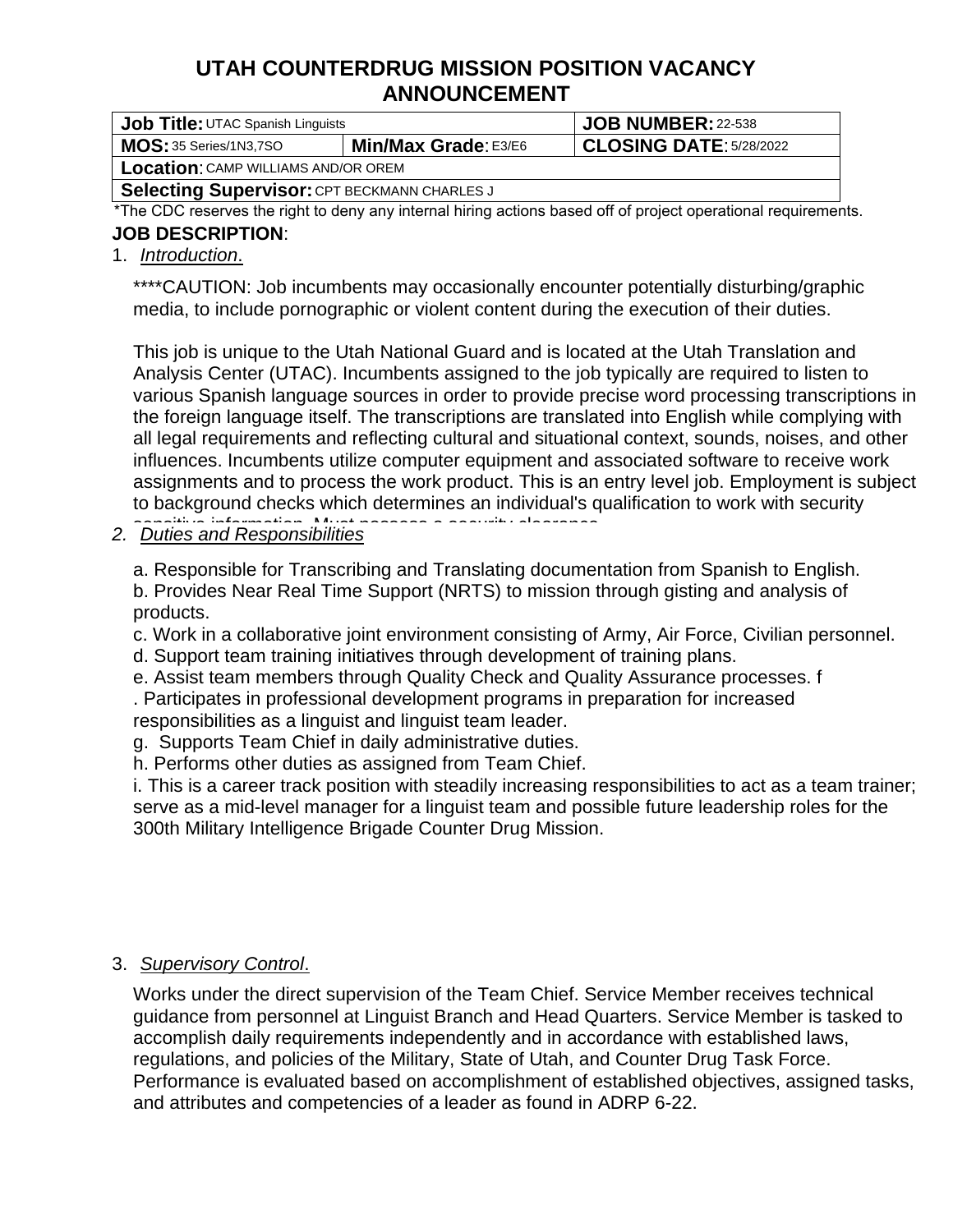## **FTNGD-OS POSITION VACANCY ANNOUNCEMENT CONT.**

#### **JOB INFORMATION:**

- 1. *Salary:* Full military pay and allowances of the military grade of selectee.
- 2. *Tour of Duty:*Initial tour is a one year probationary order. Follow on assignment will be contingent upon satisfactory performance and funding.
- 3. *Area of Consideration:* Individual selected will receive an UTCDM Tour with the Utah Army National Guard. If selected for this position, the Service Member (SM) will be ordered to Active Duty under the provisions of Title 32 U.S. Code Section 112 & 502f.

### **ELIGIBILITY REQUIREMENTS**:

- 1. *HRO Requirements*
	- a. Must be a member of the Air or Army National Guard
	- b. Must meet Army medical retention standards in accordance with AR 40-501, Chapter 3.
	- c. Must not be within six (6) months of mandatory removal date (MRD)/expiration of term of service (ETS) on the report date of the tour unless waived by TAG.
	- d. Must not be under a suspension of favorable personnel actions per AR 600-8-2.

### *2. Employing Organization Requirements*

a. Spanish DLPT score of 2/2 or better within last 12 months

b. SECRET Clearance or Interim Clearance pending final adjudication (employment contingent on favorable determination and receipt of TS Clearance)

c. Passing T2S2 New Hire exam. (Scheduled after receipt of application)

CNGBM 3100.01 Required Notifications for Applicants Prior to Entry on FTNGD-CD Duty.

- a. Commander's endorsement and certification of good standing in the unit.
- b. Must meet Service-specific physical fitness requirements.
- **3. Employing Organization Preferences** <u>Linproving Organization in electrices</u>
	- a. 2 Year degree or higher any units of assignment during IDT, UTA, or assignment during IDT, UTA, or assignment during IDT, UTA, or assignment during IDT, UTA, or assignment during IDT, UTA, or assignment of assignment of
	- b. Spanish DLPT score above a 2/2
	- c. Passing DLPT scores in additional languages. The reference b. The reference b. The reference b. The reference b. The reference b. The reference b. The reference b. The reference b. The reference b. The reference b. The
	- d. MOS/AFSC 35L, 35P, 35M, 35F, 35N, 1N3
	- e. Translation and Transcription experience information or operational plans are entropy in the sensitive information
	- f. Full-time Experience in managing teams and/or operations

Submit the following documents with your application:

- a. Most recent 1059/Career Record Brief for last PME attended
- b. Last NCOER/EPR in outside employment, and paragraph 5(a) if they desire to engage in outside employment, they desire to engage in outside employment, and they desire to engage in outside employment, and the set of the s

**APPLICATION REQUIREMENTS:** Applicants only need to fill out the "CDP Application AT FEISATION REQUIREMENTO: Applicants only ficca to hill out the <u>TODF Application</u><br>for Counterdrug Position" attached to this announcement and send to or counterundy restant attached to this announcement and send to  $log\_P$  and  $log\_P$ tracking number listed at the top of the announcement. Applications will be screened for basic eligibility to attend the board. If applicant is selected for the position they will be required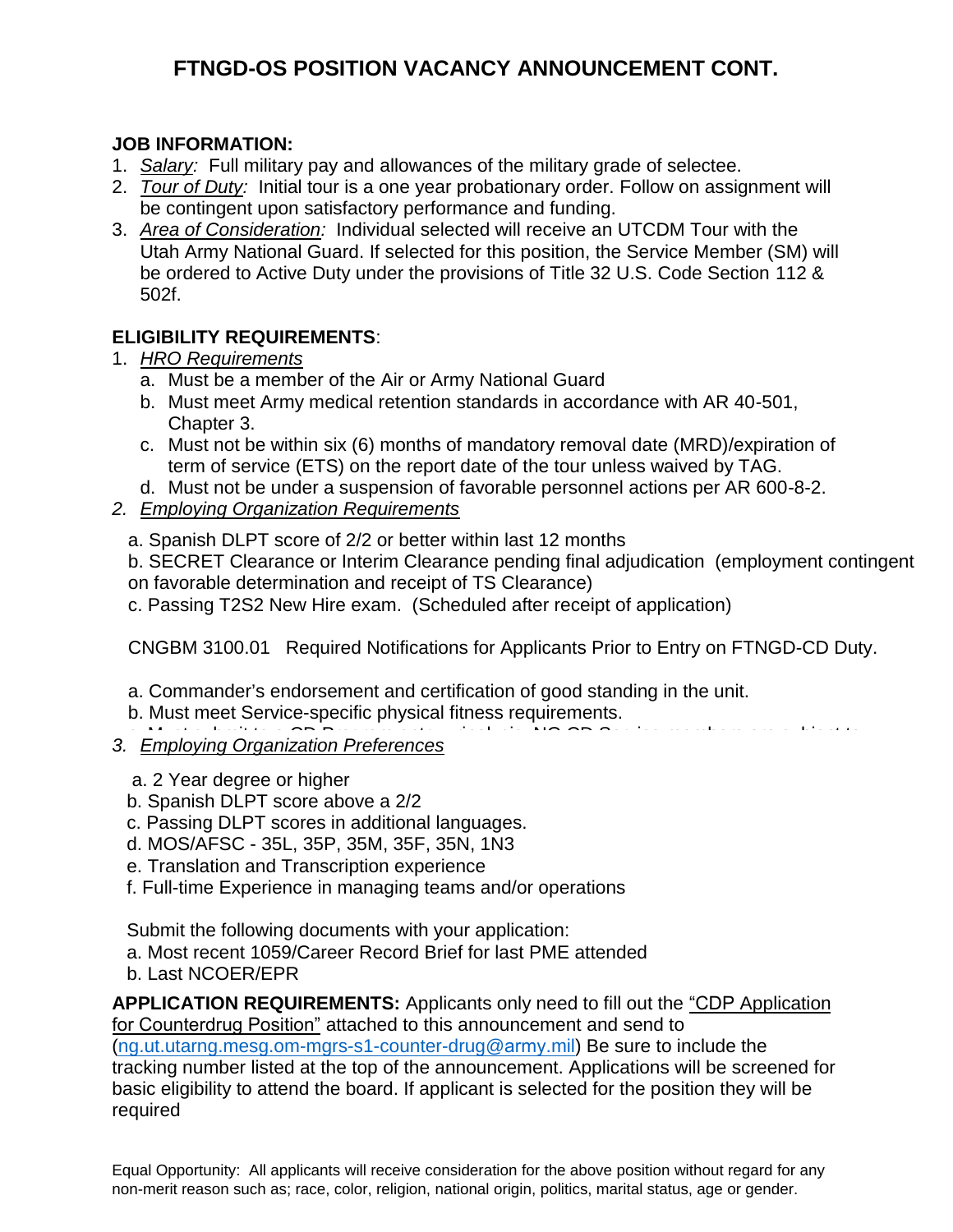### **FTNGD-OS POSITION VACANCY ANNOUNCEMENT CONT.**

to fill out a CD ADOS packet which includes the below items. *(If selected this packet will be provided to you after selection)*

- 1. *HRO Requirements*
	- a. Cover Letter (Approval Checklist). Located on HRO OS website
	- b. FTNGD-OS Information Brief
	- c. DA Form 1058, Application for Operational Support
	- d. ARNG 1058-1R (only for NGB waivers), Approval Authority Determination
	- e. NGB 23B, Retirement Point Statement
	- f. Orders Query (w/entire history)
	- g. MEDPROS IMR, Individual Medical Record
	- h. DA 705, Army Physical Fitness Scorecard w/height & weight
	- i. DA 5500/5501, Body Fat Content (only if applicable)
	- j. DA 1506 (if no NGB 23B or Orders Query history), Statement Of Service
	- k. DA 5960, Authorization of Basic Allowance for Housing (BAH)

If the applicant is unable to meet the above listed requirements in a timely manner, the applicant will not be granted the UTCDM Tour. For questions regarding this position direct your inquiries to CDMC S1 email (ng.ut.utarng.mesg.om-mgrs-s1 [counter-drug@army.mil\) or 80](mailto:lance.e.baxter2.mil@mail.mil)1-432-4501.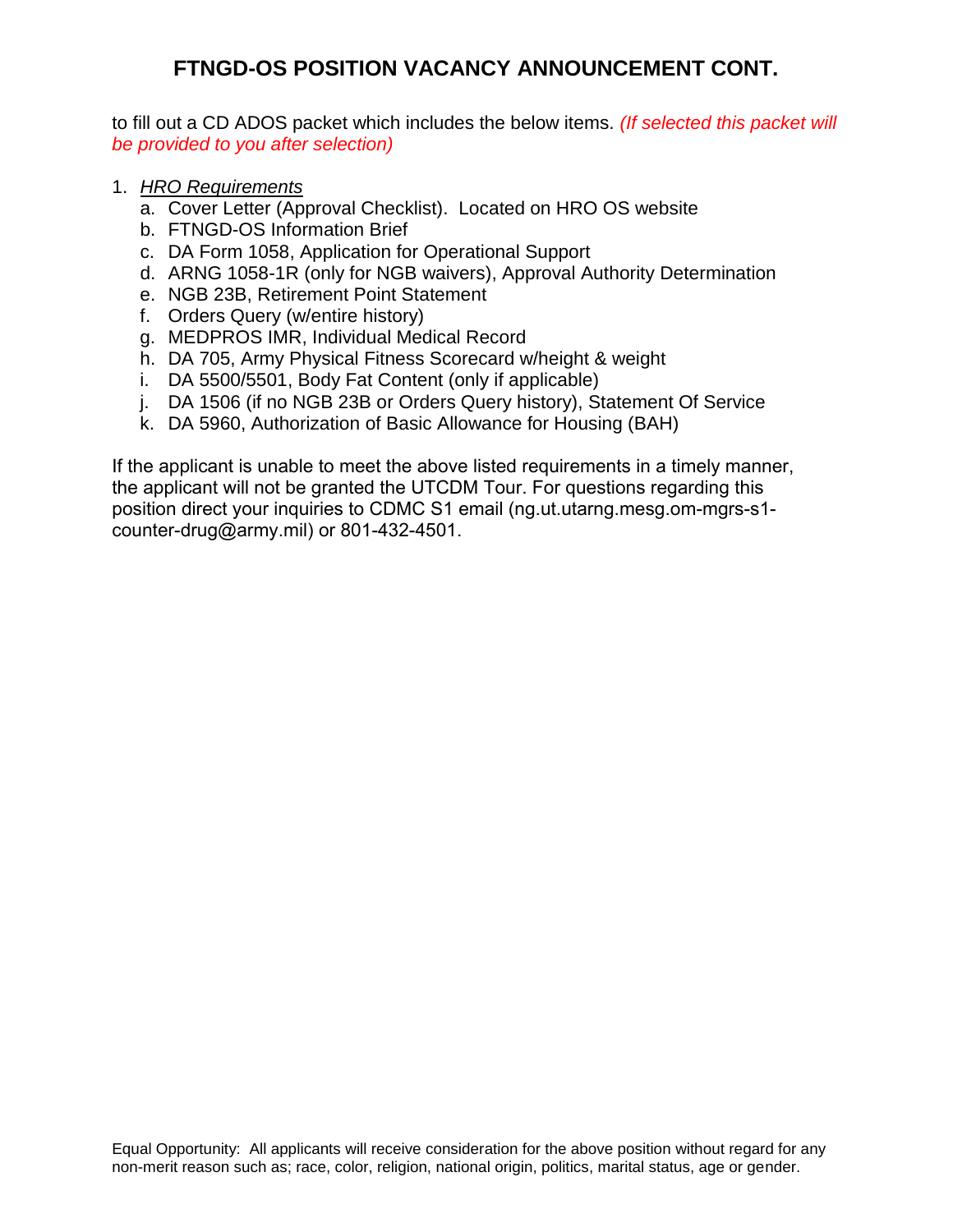|                                                                                                                                                                                                                                                                                                                                                                                                                             |                                                        |  |                                     |                |                 |                                    | Page 1 of 3      |  |
|-----------------------------------------------------------------------------------------------------------------------------------------------------------------------------------------------------------------------------------------------------------------------------------------------------------------------------------------------------------------------------------------------------------------------------|--------------------------------------------------------|--|-------------------------------------|----------------|-----------------|------------------------------------|------------------|--|
|                                                                                                                                                                                                                                                                                                                                                                                                                             | APPLICATION FOR COUNTER DRUG POSITION                  |  | The proponent agency is UTARNG-CDP. |                |                 |                                    |                  |  |
|                                                                                                                                                                                                                                                                                                                                                                                                                             |                                                        |  | <b>PRIVACY ACT STATEMENT</b>        |                |                 |                                    |                  |  |
| AUTHORITY: Title 32 USC 502(f), Title 32 USC 112                                                                                                                                                                                                                                                                                                                                                                            |                                                        |  |                                     |                |                 |                                    |                  |  |
| PRINCIPAL PURPOSE: To provide information for use in determining eligibility/qualifications for Counter Drug positions. A copy will be provided to the applicant. The<br>original will be maintained by the human resources office for State records. For organizational use only.<br>ROUTINE USES: None.<br><b>DISCLOSURE:</b> Voluntary, however if not provided you will not be considered for the Counter Drug program. |                                                        |  |                                     |                |                 |                                    |                  |  |
| POSITION TITLE<br>POSITION ANNOUNCEMENT #                                                                                                                                                                                                                                                                                                                                                                                   |                                                        |  |                                     |                |                 |                                    |                  |  |
|                                                                                                                                                                                                                                                                                                                                                                                                                             |                                                        |  |                                     |                |                 |                                    |                  |  |
| NAME (Last, First, Middle)                                                                                                                                                                                                                                                                                                                                                                                                  |                                                        |  |                                     |                |                 | DATE OF BIRTH (yyyymmdd)           |                  |  |
| HOME PHONE<br>CURRENT HOME ADDRESS (Street, City, State, Zip Code)<br>OFFICE PHONE                                                                                                                                                                                                                                                                                                                                          |                                                        |  |                                     |                |                 |                                    |                  |  |
| DATE OF ENLISTMENT (Enlisted)                                                                                                                                                                                                                                                                                                                                                                                               | GRADE                                                  |  | MOS/SSI/AFSC                        |                | <b>ETS DATE</b> |                                    |                  |  |
| DATE OF FEDERAL RECOGNITION (Officer/WO)                                                                                                                                                                                                                                                                                                                                                                                    | GRADE                                                  |  | <b>BRANCH</b>                       |                | <b>MRD DATE</b> |                                    |                  |  |
| <b>SECURITY CLEARANCE</b>                                                                                                                                                                                                                                                                                                                                                                                                   | DOD ID Number                                          |  |                                     |                |                 |                                    |                  |  |
|                                                                                                                                                                                                                                                                                                                                                                                                                             | SECTION I - EDUCATION AND SPECIAL QUALIFICATIONS       |  |                                     |                |                 |                                    |                  |  |
| 1. COLLEGE OR UNIVERSITY (Accredited Colleges only, attach seperate sheet(s) if necessary.)                                                                                                                                                                                                                                                                                                                                 |                                                        |  |                                     |                |                 |                                    |                  |  |
| Name, City & State                                                                                                                                                                                                                                                                                                                                                                                                          | Date From                                              |  | Date To                             | Degree Program |                 | <b>Credit Hours</b>                | Quarter/Semester |  |
|                                                                                                                                                                                                                                                                                                                                                                                                                             |                                                        |  |                                     |                |                 |                                    |                  |  |
| Chief Undergraduate Subject                                                                                                                                                                                                                                                                                                                                                                                                 |                                                        |  |                                     |                |                 |                                    |                  |  |
| Chief Graduate Subject                                                                                                                                                                                                                                                                                                                                                                                                      |                                                        |  |                                     |                |                 |                                    |                  |  |
| 2. OTHER SCHOOLS OR TRAINING (Vocational, Trade or Business)                                                                                                                                                                                                                                                                                                                                                                |                                                        |  |                                     |                |                 |                                    |                  |  |
| Name, City & State                                                                                                                                                                                                                                                                                                                                                                                                          | Date From                                              |  | Date To                             | Course Title   |                 | <b>Hours Completed</b>             |                  |  |
|                                                                                                                                                                                                                                                                                                                                                                                                                             |                                                        |  |                                     |                |                 |                                    |                  |  |
|                                                                                                                                                                                                                                                                                                                                                                                                                             |                                                        |  |                                     |                |                 |                                    |                  |  |
| 3. SKILLS AND QUALIFICATIONS (Examples - Special skills and qualifications, word processing speed (WPM), certfications on wheel and track vehicles, etc. Also list any<br>licenses or certificates held (RN, Pilot, CPA), etc.)                                                                                                                                                                                             |                                                        |  |                                     |                |                 |                                    |                  |  |
|                                                                                                                                                                                                                                                                                                                                                                                                                             | <b>SECTION II - EMPLOYMENT HISTORY</b>                 |  |                                     |                |                 |                                    |                  |  |
| May we contact your present employer regarding your character, qualification, and record of employment?<br>CHECK ONE:<br>$\Box$ YES<br><b>NO</b><br>(A "NO" answer will not affect your consideration for employment.)                                                                                                                                                                                                      |                                                        |  |                                     |                |                 |                                    |                  |  |
| 1. NAME AND ADDRESS OF CURRENT EMPLOYER                                                                                                                                                                                                                                                                                                                                                                                     | DATES EMPLOYED<br>AVERAGE HRS. PER WEEK<br><b>FROM</b> |  |                                     |                |                 |                                    |                  |  |
| TITLE OF POSITION                                                                                                                                                                                                                                                                                                                                                                                                           | IMMEDIATE SUPERVISOR & PHONE NUMBER                    |  |                                     | TO             |                 | NUMBER OF EMPLOYEES YOU SUPERVISED |                  |  |
| YOUR REASON FOR LEAVING<br><b>TYPE OF BUSINESS</b>                                                                                                                                                                                                                                                                                                                                                                          |                                                        |  |                                     |                |                 |                                    |                  |  |
| DESCRIPTION OF WORK (Describe your specific responsibilities and accomplishments)                                                                                                                                                                                                                                                                                                                                           |                                                        |  |                                     |                |                 |                                    |                  |  |
|                                                                                                                                                                                                                                                                                                                                                                                                                             |                                                        |  |                                     |                |                 |                                    |                  |  |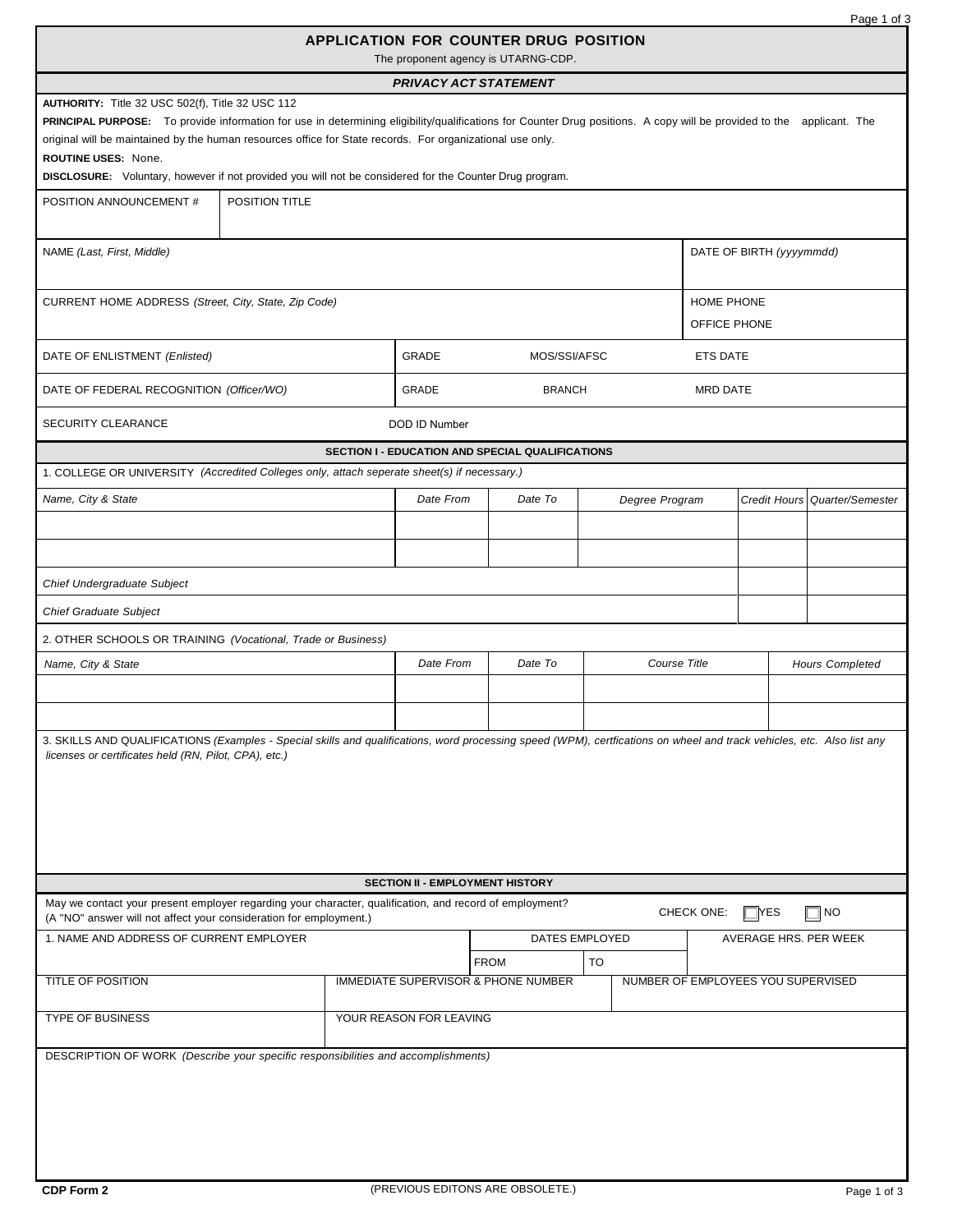Page 2 of 3

| <b>SECTION II - EMPLOYMENT HISTORY (Continued)</b>                 |                         |  |              |          |  |                                                                          |                                                                                                 |                |                                                                                                                                                   |    |                                    |                       |             |             |                     |
|--------------------------------------------------------------------|-------------------------|--|--------------|----------|--|--------------------------------------------------------------------------|-------------------------------------------------------------------------------------------------|----------------|---------------------------------------------------------------------------------------------------------------------------------------------------|----|------------------------------------|-----------------------|-------------|-------------|---------------------|
| OTHER EMPLOYMENT                                                   |                         |  |              |          |  |                                                                          |                                                                                                 |                |                                                                                                                                                   |    |                                    |                       |             |             |                     |
| (A "NO" answer will not affect your consideration for employment.) |                         |  |              |          |  |                                                                          | May we contact this employer regarding your character, qualification, and record of employment? |                |                                                                                                                                                   |    |                                    | CHECK ONE:            | $\Box$ YES  | $\Box$ No   |                     |
| 2. NAME AND ADDRESS OF PRIOR EMPLOYER                              |                         |  |              |          |  |                                                                          |                                                                                                 | DATES EMPLOYED |                                                                                                                                                   |    |                                    | AVERAGE HRS. PER WEEK |             |             |                     |
|                                                                    |                         |  |              |          |  |                                                                          |                                                                                                 |                | <b>FROM</b><br><b>IMMEDIATE SUPERVISOR &amp; PHONE NUMBER</b>                                                                                     | TO | NUMBER OF EMPLOYEES YOU SUPERVISED |                       |             |             |                     |
| <b>TITLE OF POSITION</b>                                           |                         |  |              |          |  |                                                                          |                                                                                                 |                |                                                                                                                                                   |    |                                    |                       |             |             |                     |
| <b>TYPE OF BUSINESS</b>                                            |                         |  |              |          |  |                                                                          | YOUR REASON FOR LEAVING                                                                         |                |                                                                                                                                                   |    |                                    |                       |             |             |                     |
|                                                                    |                         |  |              |          |  |                                                                          | DESCRIPTION OF WORK (Describe your specific responsibilities and accomplishments)               |                |                                                                                                                                                   |    |                                    |                       |             |             |                     |
|                                                                    |                         |  |              |          |  |                                                                          |                                                                                                 |                | <b>SECTION III - MILITARY HISTORY</b>                                                                                                             |    |                                    |                       |             |             |                     |
|                                                                    |                         |  |              |          |  |                                                                          |                                                                                                 |                | 1. MILITARY SERVICE (Start with most recent service and show changes in grade and duty in reverse chronological order.)                           |    |                                    |                       |             |             |                     |
| <b>FROM</b>                                                        | TO                      |  | AC           | ARNG/ANG |  | RC                                                                       | <b>GRADE</b>                                                                                    |                | <b>ORGANIZATION</b>                                                                                                                               |    |                                    |                       |             | <b>DUTY</b> |                     |
|                                                                    |                         |  |              |          |  |                                                                          |                                                                                                 |                |                                                                                                                                                   |    |                                    |                       |             |             |                     |
|                                                                    |                         |  |              |          |  |                                                                          |                                                                                                 |                |                                                                                                                                                   |    |                                    |                       |             |             |                     |
|                                                                    |                         |  |              |          |  |                                                                          |                                                                                                 |                |                                                                                                                                                   |    |                                    |                       |             |             |                     |
|                                                                    |                         |  |              |          |  |                                                                          |                                                                                                 |                |                                                                                                                                                   |    |                                    |                       |             |             |                     |
|                                                                    |                         |  |              |          |  |                                                                          |                                                                                                 |                |                                                                                                                                                   |    |                                    |                       |             |             |                     |
|                                                                    |                         |  |              |          |  |                                                                          |                                                                                                 |                |                                                                                                                                                   |    |                                    |                       |             |             |                     |
| 2. MILITARY TRAINING                                               |                         |  |              |          |  |                                                                          |                                                                                                 |                |                                                                                                                                                   |    |                                    |                       |             |             |                     |
| FORMAL MILITARY SCHOOLING COMPLETED                                |                         |  |              |          |  |                                                                          | <b>DURATION OF COURSE</b>                                                                       |                |                                                                                                                                                   |    |                                    |                       |             |             |                     |
|                                                                    | COURSE TITLE AND NUMBER |  |              |          |  | CORRESPONDENCE COURSES<br>WEEKS<br>COURSE/SUBCOURSE TITLE<br><b>DAYS</b> |                                                                                                 |                |                                                                                                                                                   |    |                                    |                       |             |             | <b>COURSE HOURS</b> |
|                                                                    |                         |  |              |          |  |                                                                          |                                                                                                 |                |                                                                                                                                                   |    |                                    |                       |             |             |                     |
|                                                                    |                         |  |              |          |  |                                                                          |                                                                                                 |                |                                                                                                                                                   |    |                                    |                       |             |             |                     |
|                                                                    |                         |  |              |          |  |                                                                          |                                                                                                 |                |                                                                                                                                                   |    |                                    |                       |             |             |                     |
|                                                                    |                         |  |              |          |  |                                                                          |                                                                                                 |                |                                                                                                                                                   |    |                                    |                       |             |             |                     |
|                                                                    |                         |  |              |          |  |                                                                          |                                                                                                 |                |                                                                                                                                                   |    |                                    |                       |             |             |                     |
|                                                                    |                         |  |              |          |  |                                                                          |                                                                                                 |                |                                                                                                                                                   |    |                                    |                       |             |             |                     |
|                                                                    |                         |  |              |          |  |                                                                          |                                                                                                 |                |                                                                                                                                                   |    |                                    |                       |             |             |                     |
|                                                                    |                         |  |              |          |  |                                                                          | 3. MILITARY QUALIFICATIONS (List any primary MOS/SSI which has been awarded on orders.)         |                |                                                                                                                                                   |    |                                    |                       |             |             |                     |
| MOS/SSI/AFSC                                                       |                         |  | DATE AWARDED |          |  |                                                                          |                                                                                                 |                | INDICATE HOW QUALIFICATIONS WERE OBTAINED (Service School, On the Job Training, Civilian Experience, etc.)                                        |    |                                    |                       |             |             |                     |
|                                                                    |                         |  |              |          |  |                                                                          |                                                                                                 |                |                                                                                                                                                   |    |                                    |                       |             |             |                     |
|                                                                    |                         |  |              |          |  |                                                                          |                                                                                                 |                |                                                                                                                                                   |    |                                    |                       |             |             |                     |
|                                                                    |                         |  |              |          |  |                                                                          |                                                                                                 |                |                                                                                                                                                   |    |                                    |                       |             |             |                     |
|                                                                    |                         |  |              |          |  |                                                                          |                                                                                                 |                |                                                                                                                                                   |    |                                    |                       |             |             |                     |
|                                                                    |                         |  |              |          |  |                                                                          |                                                                                                 |                |                                                                                                                                                   |    |                                    |                       |             |             |                     |
|                                                                    |                         |  |              |          |  |                                                                          |                                                                                                 |                |                                                                                                                                                   |    |                                    |                       |             |             |                     |
| DUTY MOS/SSI/AFSC                                                  |                         |  |              |          |  |                                                                          |                                                                                                 |                | 4. INDICATE ANY ON THE JOB TRAINING WHICH IS QUALIFYING FOR AN MOS/SSI WHICH HAS NOT YET BEEN AWARDED ON ORDERS<br><b>EXACT TITLE OF POSITION</b> |    |                                    |                       | <b>FROM</b> |             | TO                  |
|                                                                    |                         |  |              |          |  |                                                                          |                                                                                                 |                |                                                                                                                                                   |    |                                    |                       |             |             |                     |
|                                                                    |                         |  |              |          |  |                                                                          |                                                                                                 |                |                                                                                                                                                   |    |                                    |                       |             |             |                     |
|                                                                    |                         |  |              |          |  |                                                                          |                                                                                                 |                |                                                                                                                                                   |    |                                    |                       |             |             |                     |
|                                                                    |                         |  |              |          |  |                                                                          |                                                                                                 |                |                                                                                                                                                   |    |                                    |                       |             |             |                     |
|                                                                    |                         |  |              |          |  |                                                                          |                                                                                                 |                |                                                                                                                                                   |    |                                    |                       |             |             |                     |